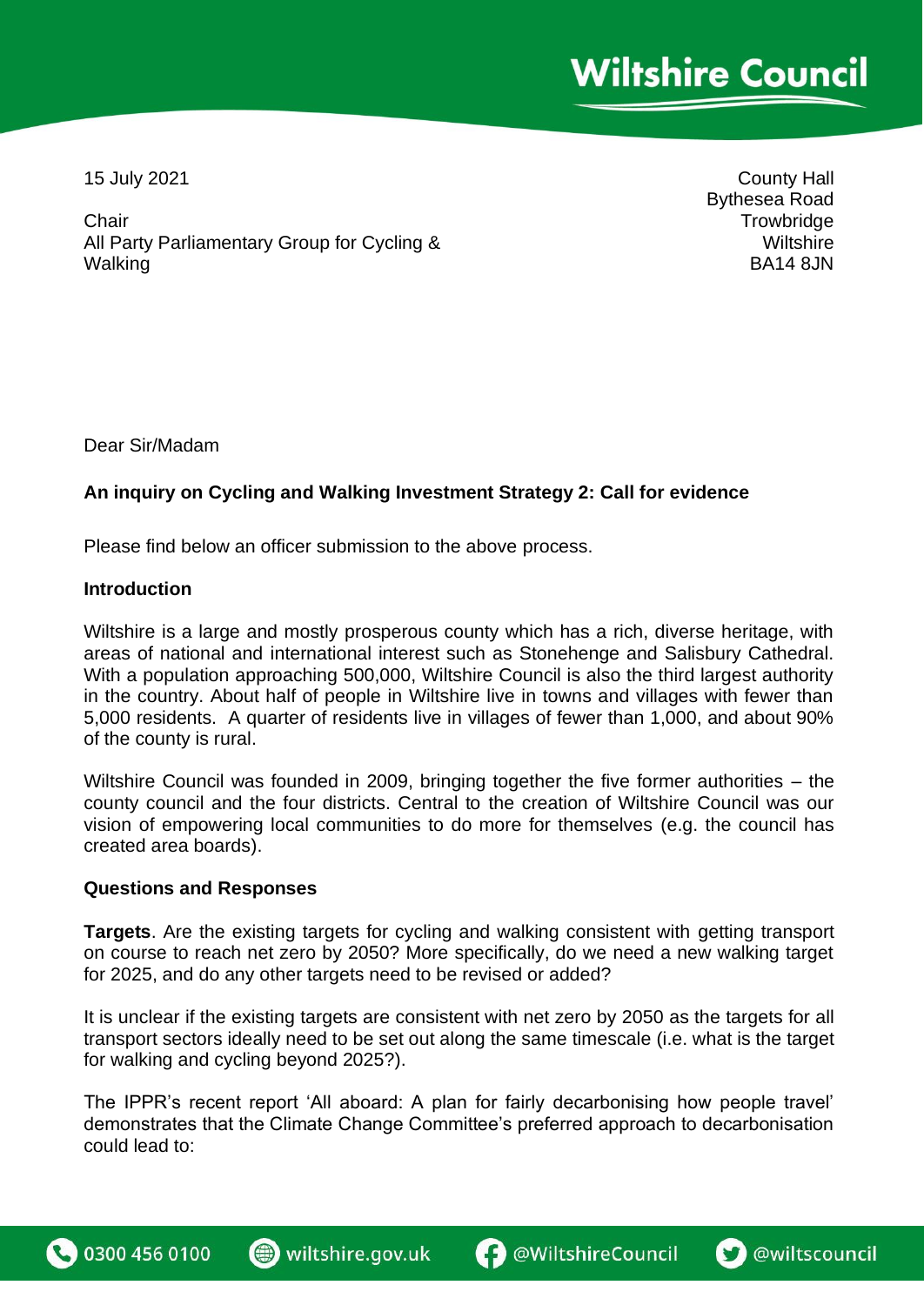- an 11 per cent rise in traffic between 2021 and 2050
- a 28 per cent increase in car ownership, rising from 34 million cars owned today to 43.6 million in 2050.

The consequence of the above is that even if the carbon targets are met, we will be missing public health objectives and our towns and cities will remain dominated by traffic rather than pleasant places to live and work.

While the overarching targets are helpful, clearly large urban areas have more propensity to exceed the targets, while more rural areas will face significant challenges in achieving the targets – particularly if funding is focussed on areas where there is more propensity to cycle and walk. This issue needs to be clarified, since if the large urban areas only meet the targets with rural areas falling short, then the overall targets will not be met.

For a predominately rural area such as Wiltshire where the population is distributed across a network of market towns and rural hinterlands, it can be more onerous to survey walking and cycling trips, requiring multiple cordons / screenlines and counters on inter-urban routes. Budget constraints have increasingly made it more difficult to undertake robust and timely surveys, while surveys such as those by Sports England do not have a large enough sample size to demonstrate whether any changes are statistically significant.

If there is a focus on targets related to trips, then additional monitoring funding would be required to install and maintain cordons / screenlines or counters on key routes. If monitoring is tied to scheme funding, this does not allow councils to develop a consistent approach to monitoring. This is particularly relevant for those local authorities that do not have a history of obtaining significant amounts of capital funding.

An alternative approach that may be preferable is to have a target relating to the principle that everyday needs should be accessible within a 20-minute walk, cycle or public transport trip (e.g. percentage of a population that is able to walk, cycle or use public transport to access everyday needs using routes that meet LTN 1/20 criteria or bus routes with minimum service frequencies, etc).

Micromobility vehicles including electric bicycles have different carbon emissions and health impacts compared to cycling and walking. It would be helpful to have separate targets for these different modes.

**Overall level of funding**. What level of funding is required to meet the Government's targets for increased cycling and walking by 2025 and 2030, and/or any new targets we may propose?

In the report referred to above, the IPPR also states that in order to achieve a genuine increase in walking and cycling, investment by the UK government needs to reach at least £6 billion over the term of this parliament, £4 billion more than is currently committed.

The current level of funding offered through the Active Travel Fund is unlikely to deliver the schemes in the council's emerging LCWIPs, let alone the schemes in towns where LCWIPs have yet to be developed. This is a particular issue for local authorities like



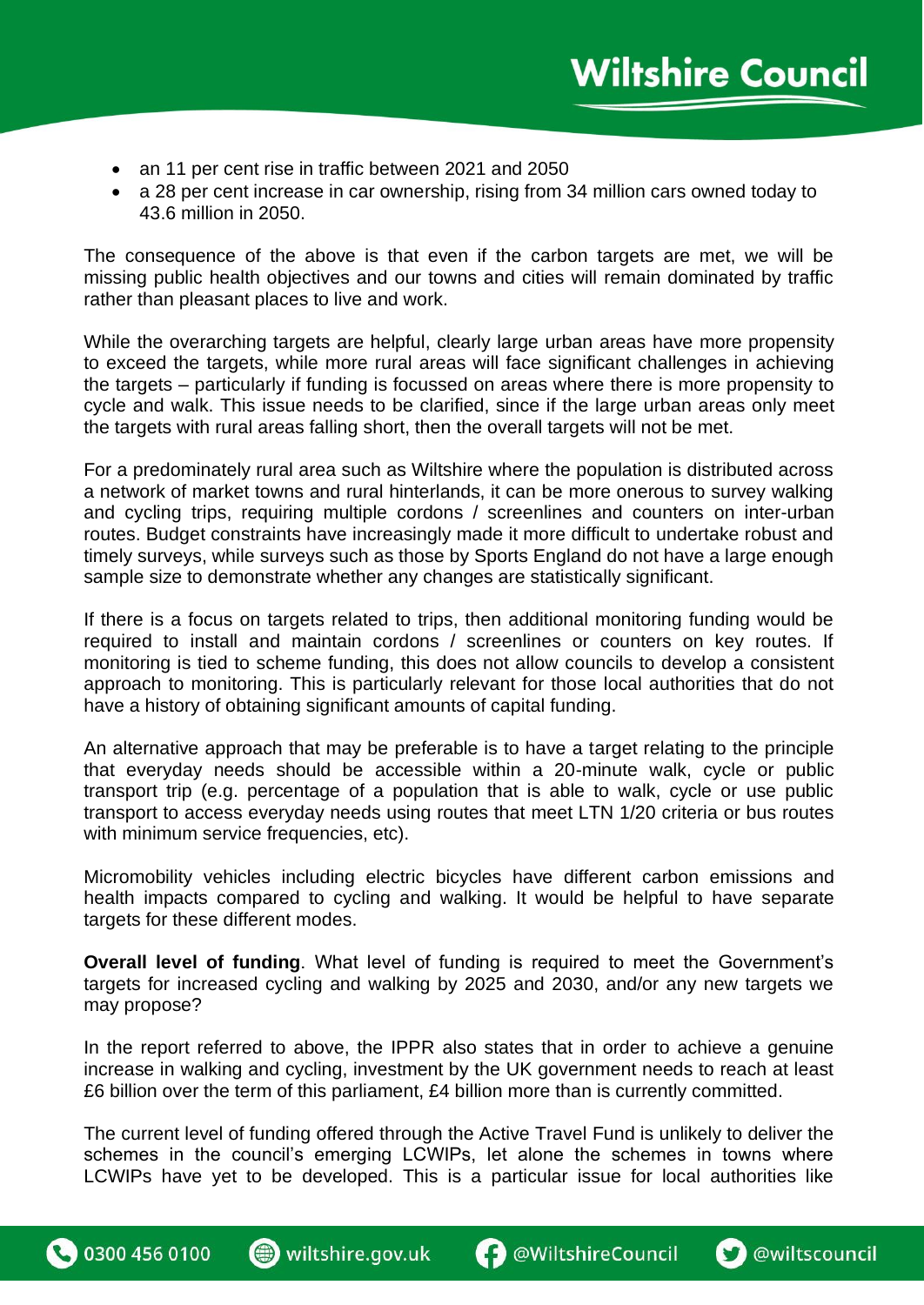Wiltshire Council where the market towns have narrow streets and where high-speed single carriageway rural roads frequently do not allow for road re-allocation. This means that it is likely that a significant proportion of schemes will need to be new traffic-free routes away from the highway.

**Capacity**. Do local authorities and other bodies have the capacity and skills needed to spend the funding allocations required to meet the Government's targets (or any new ones)? If not, how can this capacity be boosted, and how quickly can CWIS spending be ramped up? What should be the role of Active Travel England? What resources will it need to fulfil this role?

Current staff capacity for active travel is limited although the council is looking to address this by utilising available funding streams. While the apprenticeship programme is excellent, it would take a number of years to train up apprentices in order to meet the large programme of cycling and walking infrastructure that needs to be delivered. Also, the council has had some difficulties progressing its interest in transport planning apprenticeships given the spatial spread of educational institutions that offer relevant courses. It would be helpful for Active Travel England to consider how transport planning or active travel apprenticeships could be more readily provided in all areas.

Technical advice from Active Travel England on schemes would be extremely helpful, particularly on schemes in rural and environmentally sensitive areas (e.g. flood plains) where standard construction, lighting, etc as recommended in LTN 1/20 will be difficult to achieve. It would be beneficial if more detailed national design guidance for such areas could be developed.

While recent work the council has undertaken with the Environment Agency has been very positive and productive, it may be helpful for Active Travel England to act as a facilitator in some cases between local authorities and government agencies (the Environment Agency, Natural England, Network Rail, Great British Railways, etc.) as it will have greater access to nationwide / best practice experience in order to offer advice and facilitate progress.

It would also be helpful for Active Travel England to lead on and/or provide advice in obtaining certain types of land required to deliver cycle networks, in particular:

- When acquiring land that has been leased to ArchCo by Network Rail through Project Condor.
- When compulsory purchase is necessary as local authorities can sometimes lack the experience and resources to secure land for cycle routes in this manner.

Lastly, it would be helpful for Active Travel England to play a role in gaining permission for new design ideas from the DfT (e.g. collating requests from a number of authorities, rather than each authority needing to apply for a departure from standards individually).

**Breakdown of funding**. What should CWIS 2 funding be spent on – i.e. what programmes or initiatives should be funded? How much capital and how much revenue? How much of this capital and revenue should go to transport/highway authorities, to Active Travel England, to the voluntary sector, to Highways England and HS2 Ltd, etc, and how much

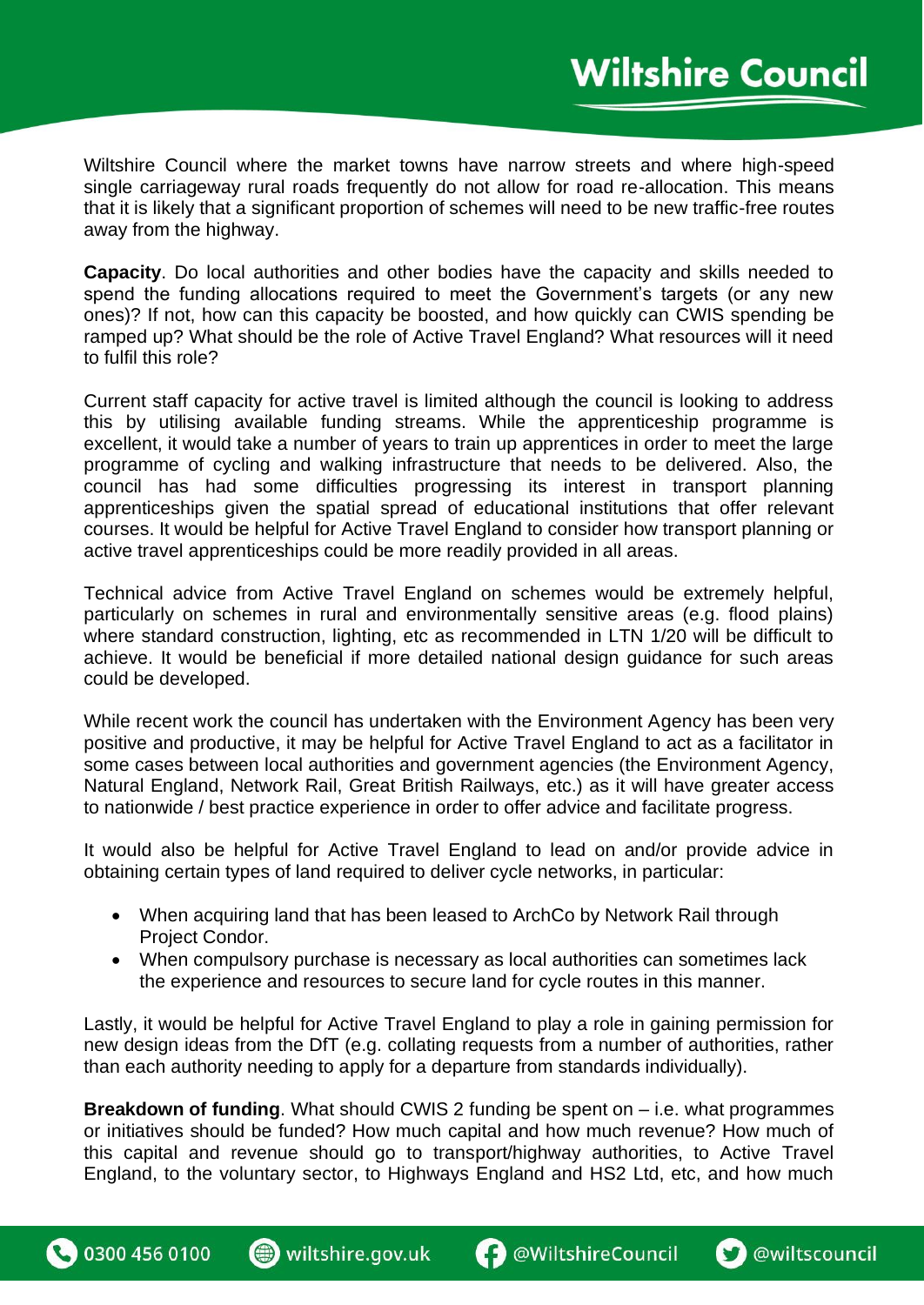should be spent by government directly? How can government maximise the opportunities for its funding allocations to leverage in additional funding from other sources?

We are pleased to see that the Active Travel Fund: Local Authority Capital Funding for 2021/22 recently announced by the DfT may be used for feasibility, design or construction and includes the costs of consultation and monitoring. It is hoped that future funding rounds will continue in this manner. However, the ongoing maintenance costs of schemes can prevent schemes being delivered at all, regardless of whether capital funding is available.

In terms of revenue measures, the stop-start nature of much funding makes it extremely difficult to recruit staff or gain consultancy support in the limited timeframes available. Possibly some measures might be better delivered by Active Travel England (marketing across local authority areas, personal travel planning at large employers that have several sites across the country, etc.).

**Public and political acceptability**. The extensive and widely reported opposition to schemes such as low-traffic neighbourhoods emphasises that interventions promoting walking and cycling are often controversial. How can consensus be built both nationally and locally to support the action required?

At the national level, it would be helpful if the narrative around the future of transport more fully and clearly referenced the important part that active travel needs to play and the benefits of doing so.

At the local level, the recent experience of local authorities delivering LTNs and active travel schemes has highlighted that a step-change in community engagement is required to ensure that all voices are heard. However, this step-change in community engagement will typically require an associated step-change in available resources.

To help achieve public acceptability, active travel schemes should be seen within the context of, and supported by, wider measures which form part of a more holistic approach to movement and accessibility in an area.

Some elements that make schemes more acceptable to the public such as planting, CCTV or art works have ongoing revenue costs. While the council makes an effort to engage volunteers and/or parish councils in some types of maintenance programmes, there is a limit to the capacity and capability that volunteers can provide especially given everincreasing demand.

**Behaviour change**. The pandemic has shown how flexible people's travel behaviour is in certain circumstances. What combination of schemes and policies will provide the basis for a substantial and lasting shift towards active travel?

There is compelling evidence that the biggest barrier to the uptake of active travel is the lack of safe infrastructure. Behavioural measures will therefore usually work best when carried out shortly after capital measures are delivered. Given this, it would be helpful if



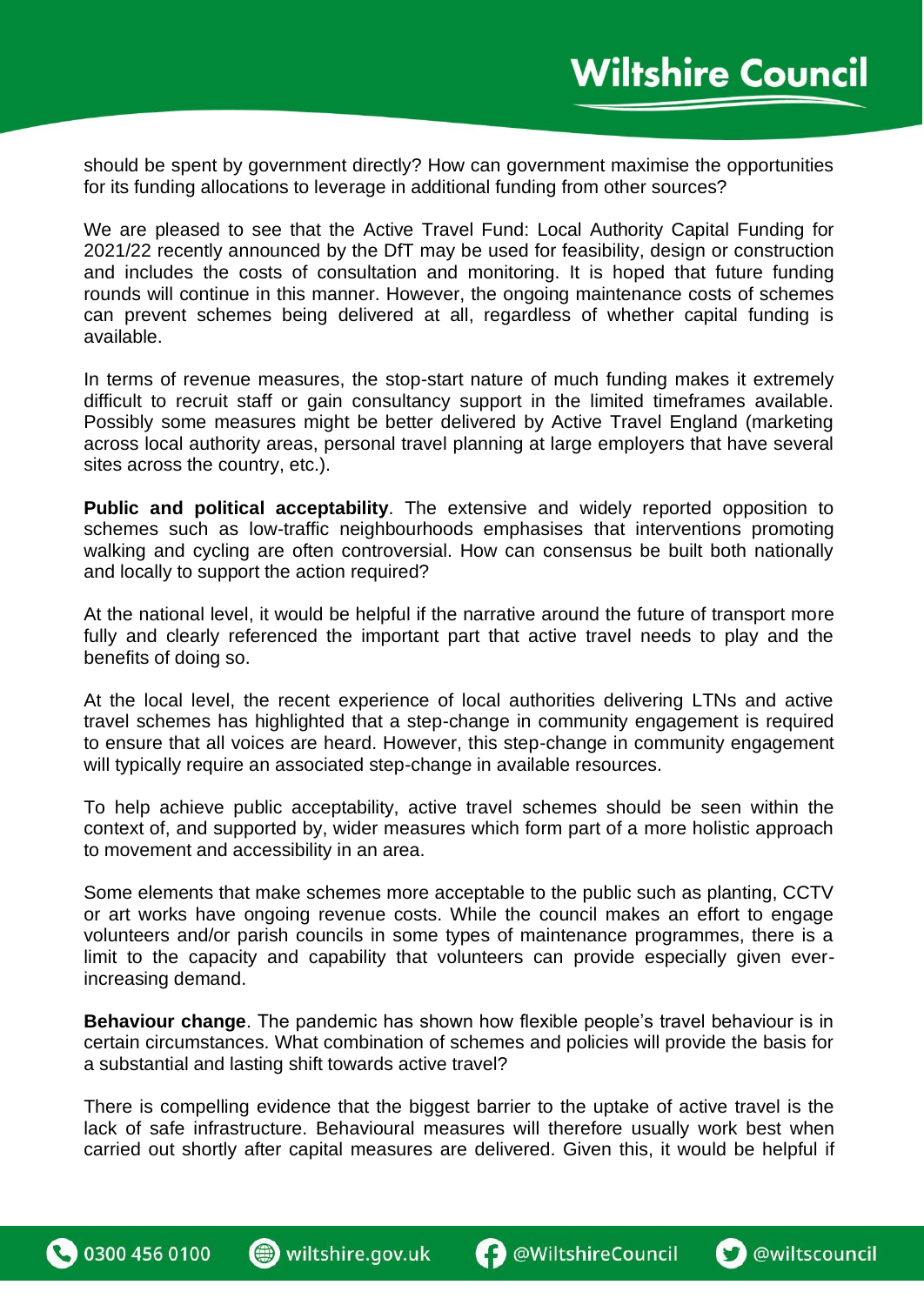revenue funding for promotional measures was made available for schemes that had been constructed in the previous year's funding round.

**Walking as much as cycling**. The differences between the two modes are significant and cycling has been shown easier to "cater to" than walking. How can CWIS 2 exploit the shared characteristics of walking and cycling whilst at the same time ensuring that both modes receive appropriate attention and emphasis?

Many of the council's cycling schemes are predominantly used by pedestrians; for example, traffic-free paths installed to connect new developments in suburban and rural areas. The standards for cycle schemes (widths, surfacing, lighting, etc) ensure that people with disabilities, parents with buggies, etc are catered for. If funding rounds make clear that they are directed at both walking and cycling schemes, it is likely that the framing of such schemes will change. In terms of more urban schemes, most town centre pedestrian schemes (that are not specifically aimed at cyclists) have a strong element of urban realm improvement. Schemes which, for funding reasons or otherwise, omit or ignore urban realm improvements can result in poorer quality schemes and make it more difficult to gain community buy-in.

**Levelling up**. How can CWIS 2 assist with the delivery of the levelling-up agenda? In particular, what can be done to correct the pattern that councils with a strong track record in active travel receive disproportionately large shares of the funding?

For those councils that have a genuine desire to deliver active travel schemes but have not historically received large shares of available funding (such as Wiltshire Council), it would be helpful to have funding streams that are aimed solely at scheme feasibility or design. This would help break the circle of a lack of funding leading to low rates of scheme development / delivery, leading to reduced outputs and outcomes, leading to low funding awards.

It may be helpful for Active Travel England to pilot a process of engagement with a select number of local authorities providing a 'gap analysis' of policies, processes, skills, etc. This would help provide best practice learning that Active Travel England could roll out more widely.

**Justice and inclusion**. Walking and cycling are the most accessible modes of transport but the profile of those travelling by these modes does not reflect this. How can the priorities of justice and inclusion be "baked in" to CWIS 2?

While it is understandable (e.g. for public health and carbon reasons) that most funding is aimed at areas with the highest propensity to walk and cycle, this does mean that more rural areas with lower levels of propensity lose out. This impacts on those people in rural areas without access to a car or adequate public transport. To help address this, adequate funding should be made available for rural routes, prioritising those routes that have strong tourism potential as this will help regenerate local areas and attract facilities such as shops and cafes.